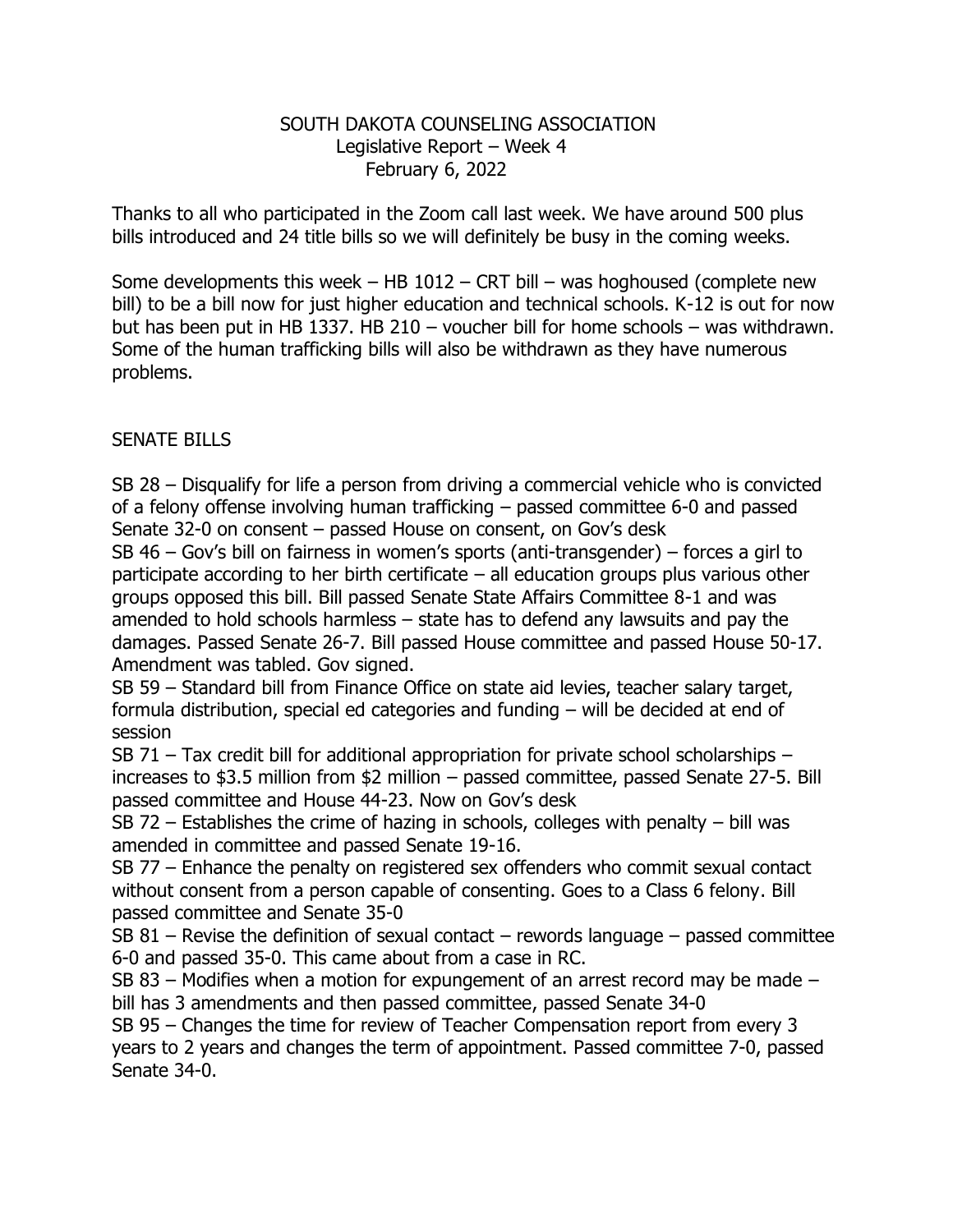SB 139 – Provides for creation and funding Oceti Sakowin community based school – charter school – same bill as last year – passed committee 6-1 – on Senate floor on Monday and has all the same problems as last year – funding, governance, board structure, transparency and who is responsible for what

SB 141 – Title bill for retirement

SB 143 – Title bill for education

SB 167 – Clarify the certification process for teachers and school administrators – deals with violation of code of ethics – still working on an amendment

SB 194 – Appropriation to Dept of Educ to provide grants to organizations that provide early education programs

SB 198 – Revise provisions related to juvenile offenders  $-$  it is time to revisit this program

HOUSE BILLS

HB 1005 – Provides for the designated use of public school multi-occupancy rooms and sleeping rooms – anti-transgender bill – passed committee, passed House 38-29 – very disappointing. Bill assigned to Sen. Judiciary Committee

HB 1006 – Fairness in women's sports – banning transgender girls from participation – same bill as last year – this bill will be tabled since SB 46 passed and was signed HB 1008 – Bill allowing a cause of action if certain employees are required to receive a

vaccination as a condition of employment – has emergency clause

HB 1012 – Gov's bill on Critical Race Theory – all education groups are opposing as this is not happening in SD. See narrative – bill was hoghoused to be a bill affecting only higher education and technical schools.

HB 1015 – Gov's bill on moment of silence – another non issue and some are talking about this as a moment of prayer – oppose – Bill was killed on Friday/sent to  $41^{st}$  day 9-6 but there is talk of smoking it to the floor of the House for a vote or introduce same bill in the Senate.

HB 1026 – Prohibits eligibility for a suspended imposition of sentence for crime of rape – was amended to deal with underage kids charged with rape and then passed committee 11-1 – passed House 64-0

HB 1052 – Places limits on enforcement of federal laws related to guns and ammunition – we need to watch this as sponsor may try to change federal law on domestic violence or in schools - oppose – this bill needs to have an amendment as it affects Domestic Violence federal grants. This bill has been here before. Bill was deferred and is being worked on

HB 1068 – Bill to clarify the processing of sexual assault kits performed on 16 & 17 year olds – still requires mandatory obligation in law – passed committee 12-0 and passed House 67-0 on consent. Bill was amended in Senate committee and passed Senate. House failed to concur so both houses will appoint a conference committee and try to figure out a compromise

HB 1080 – Extending the teacher compensation meeting the salary level of 2017 – there is no percentage of money going to teacher salaries as schools need flexibility to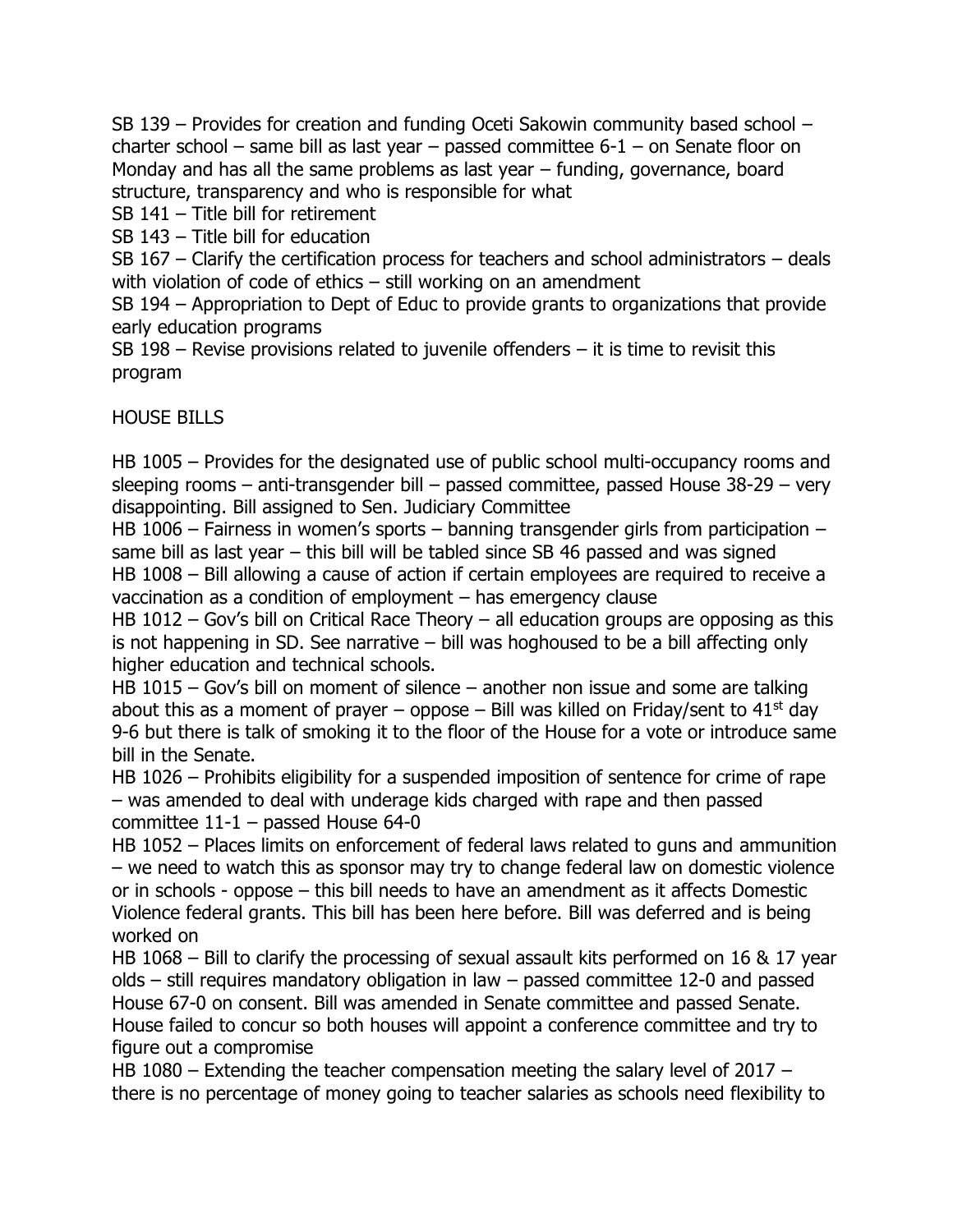also raise salaries of non-certified personal and others – cooks, nurses, counselors, aids – amended to take out unnecessary language on 85% and then passed committee and passed House 65-1. Hearing in Senate Ed on 2/8

HB 1094 – Revises medical marijuana for protection of youth – this bill tied in committee 6-6 and was sent to the floor with no recommendation. That means 2 votes have to be taken – one to calendar the bill and then they will debate the bill. This changes some of the medical marijuana rules. Bill failed to get calendared so is dead HB 1110 – Appointment of a guardian or special advocate for abused or neglected child – changing the shall to may – this is coming from UJS and I need to see what is going on here and why. There are two judicial districts that have trouble getting CASA volunteers to help with kids in court – amended to include appointment of a special advocate by the courts and then bill passed committee, passed House 68-0 HB 1111 – Referral of school board decisions –2/8 hearing

HB 1158 – Regulate school resource officers – bill was tabled at request of sponsor

HB 1163 – Provides for screening instruments in determining kindergarten readiness – HB 1170 – Incorporates the Oceti Sakowin Essential Understandings in the social studies curriculum – bill was sent to  $41<sup>st</sup>$  day/killed – 8-7

HB 1171 – Revise provisions related to missing indigenous children – House Judiciary HB 1172 – Assist students in objectively reviewing scientific information – I don't know what this bill is intended to do – unfortunately this bill passed committee 8-7 and is on the House floor

HB 1200 – Establish criteria for temporary custody and visitation orders – 2/7 Hearing in House Judiciary after session

HB 1201 – Address determinations regarding physical custody of a minor  $-2/7$  hearing in House Jud after session

HB 1202 – Provide for custody entitlement of a child born out of wedlock  $-2/7$  hearing in House Jud

HB 1207 – Clarify standards for open enrollment

HB 1216 – Remove collective bargaining for school district employees - withdrawn

HB 1217 – Expand criminal provisions regarding the protection of minors from certain forms of sexual exploitation  $-$  may be withdrawn

HB 1218 – Revise the definition of abused or neglected child to include minors subject to human trafficking – may be withdrawn

HB 1220 – Establish a safe harbor for survivors of human trafficking – may be withdrawn

HB 1221 – Require training on human trafficking for law enforcement – may be withdrawn

HB 1223 – Authorize the provision of informed consent by a pregnant minor

HB 1241 – Address surrogacy

HB 1246 – Fundamental right of parents – House Judiciary

HB 1261 – Retire/Rehire retired teachers under certain circumstances with 3 year sunset – Good bill - should support

HB 1265 – Increase the units of US govt for high school graduation